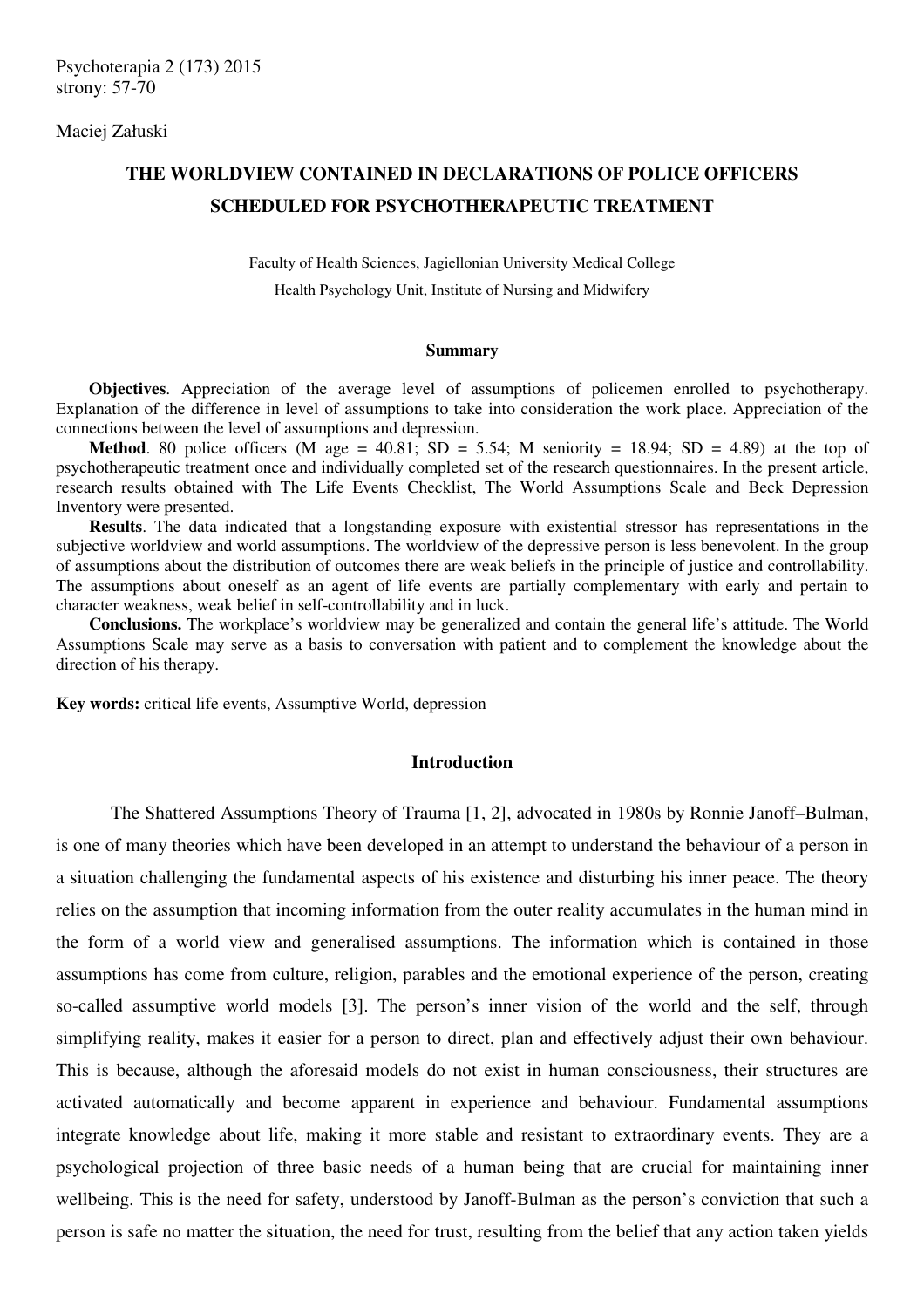the desired outcome, as well as the need for strength, resulting from the belief that the mental core of a person is not easily disintegrated [2].

 Janoff-Bulman compiled a list of 8 fundamental assumptions falling into three groups. The first regards the favour of natural and social world. The assumptions in the second group serve a person in understanding the causes of negative events in life. The third group is made up of convictions explaining a person's own input in events. The groups are named: the world's benevolence, the world's meaningfulness and self-worth. The name of the third group might by slightly misleading. The assumptions it is made up of, though comprised of judgments regarding oneself, pertain solely to the method in which people make events clear to themselves whilst relying on a self-selected aspect of themselves. They relate to what they do and what they are like in terms of character and luck in life.

 The Theory assumes the complementarity of the assumptions from the second and third group. A person exhibiting faith in the just world order may have strong convictions regarding the goodness of their own character; people convinced that events and the world can be controlled may believe that they take protective measures, and a person who emphasizes the role of chance in life may believe they are lucky. In fact, as Janoff-Bulman advocates, each of the above listed assumptions participate to various extents in the process of the attribution of causes of events.

 The content of the eight assumptions is: the conviction that the natural world is characterised by more good than evil, society is populated by persons inherently good, benevolent and ready to help, whilst negative occurrences in a person's life is the consequence of wrong and ineffective preventive measures; the world impartially distributes the trials of life to people, whilst rewarding them for goodness and nobility, the human life is not solely preconditioned by fate and chance and the inner belief that I have an inherently good character, a good opinion of myself and I am happy with myself, I am lucky in life, because unfortunate occurrences turn out well in the end and I can guard against misfortunes and take action for my own good.

 The Theory assumes the decline of a person's set of assumptions as a consequence of an undesired and extraordinary stress factor of an existential nature, which takes place suddenly or over extended time, and its subsequent reconstruction or even improvement in the healing process. The changes in assumptions result from the sudden character of the occurrence and its disintegrating effect on the core of a person's inner self. The unexpected and exceptional situation may cause the fear of death and the feeling of the disintegration of the world model inconsistent with actual reality. Among the symptoms diagnosed in persons with adaptation problems after the occurrence are anhedonia, depression and isolation [1, 2].

 The validity of this Theory is an open matter. The research carried out in different paradigms (comparative, with a control group, without a control group) have not yet yielded clear results validating or refuting Janoff-Bulman's assertions [4]. The recent years have shown that assumptions may serve as a mediator among the events disturbing the inner peace of a person and the presence of psychopathologic symptoms and the quality of life [5, 6]. Thus, a question arises whether the model can be applied when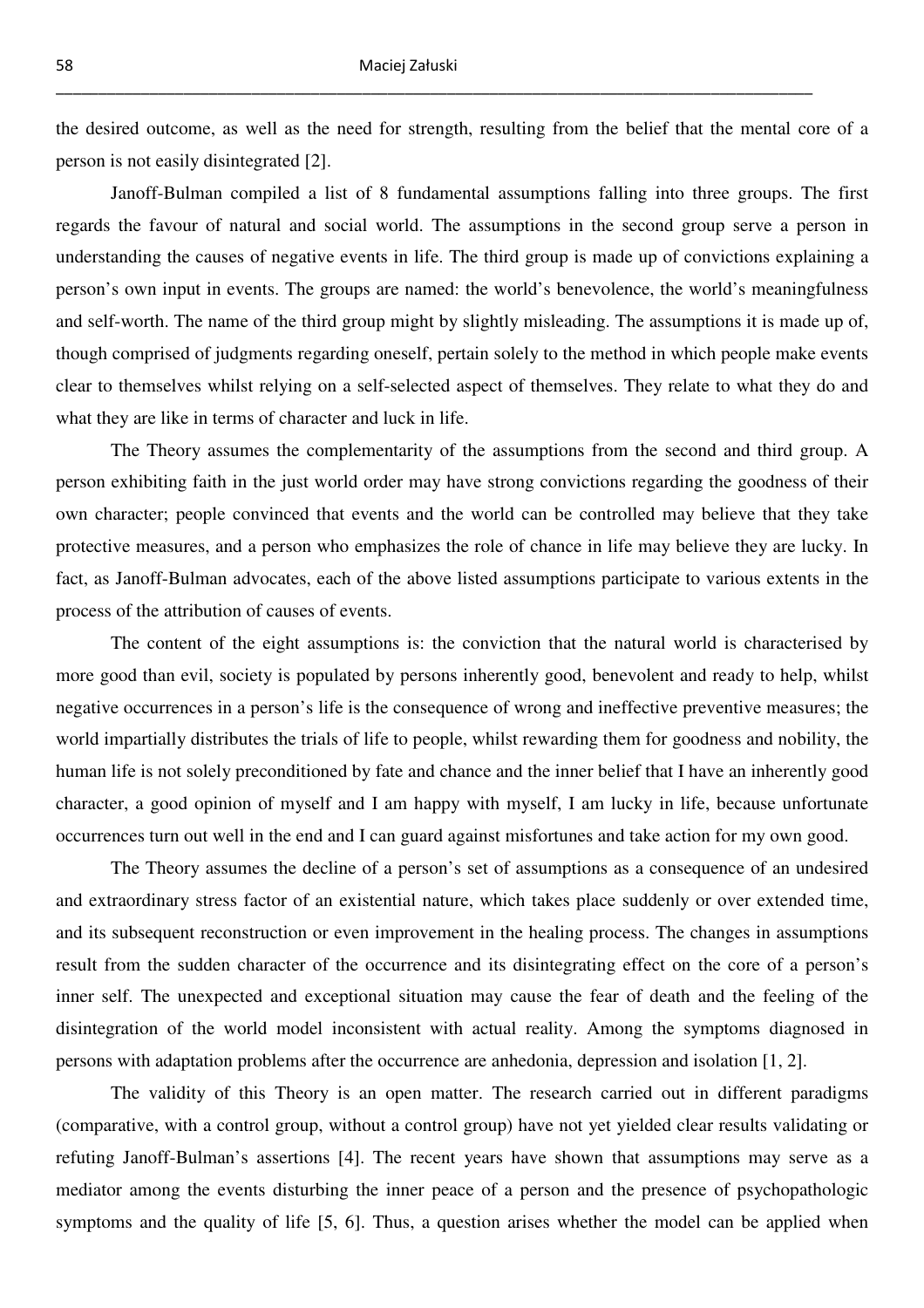contact with the extraordinary stress factor is the effect of the independent decision of a person. This is the case, for example, in the case of people who work in the emergency professions. Can a subjective theory for the entire world be developed based on the projection of a fragment of reality created in the course of a person's professional life? Does the world picture created in this manner envisage the occurrence of mental disorders?

 In an attempt to answer this question – a study was conducted on a group of active duty policemen who were, at the same time, patients beginning a 6-week treatment at the Day Care Department of Psychotherapy of MSW (Ministry of Internal Affairs). This article presents the results of part of the completed study. In order to simplify the line of reasoning, the authors have focused on discussing the interrelations between: age, length of service and place of work, the prevalence of exceptionally stressinducing events, fundamental assumptions and symptoms of depression.

 The study carried out in Poland by Bogdan Dudek [as in: 7] showed that, when on duty, 62% of policemen are involved in dramatic events, witness injury or death of other people, are exposed to gruesome sights, threat to theirs or their colleagues' lives. The place of work which exerts a particular emotional burden is the criminal investigation department. The nature of the work brings the policemen working there into contact with cases of most extreme human suffering caused by the intentional acts of others, even without apparent reasons, the distress of innocent people and often unforeseeable suffering. The work they perform exposes them to contact with hostile people, who flee from responsibility, physical hardship, unexpected situations and solitude. A police officer perceives the world through the lens of intentional evil and unfortunate accidents. Most of the policemen employed in the criminal investigations department participate in direct actions, and to a lesser extent in administrative work, which increases the risk of personal exposure to stress factors.

 Policemen, in comparison to other professional groups, report more somatic and nervous disorders, whilst police officers hired in criminal investigation departments have one of the poorest overall health scores, which includes: symptoms of anxiety, insomnia and depression, as well as problems with daily functioning [7].

## **The aim of the study, research problems and research hypotheses**

 In the study the problem of the influence of the grounds of the circumstances in the work place on the level of fundamental assumptions about oneself, word and other people was examined. This problem was narrowed to the group of policemen – patients of the day-care ward. The study was to verify three goals. The first was determining the average level of assumptions of policemen. The second was explaining the differences in level of assumptions, what influence on level have the place and character of work? The third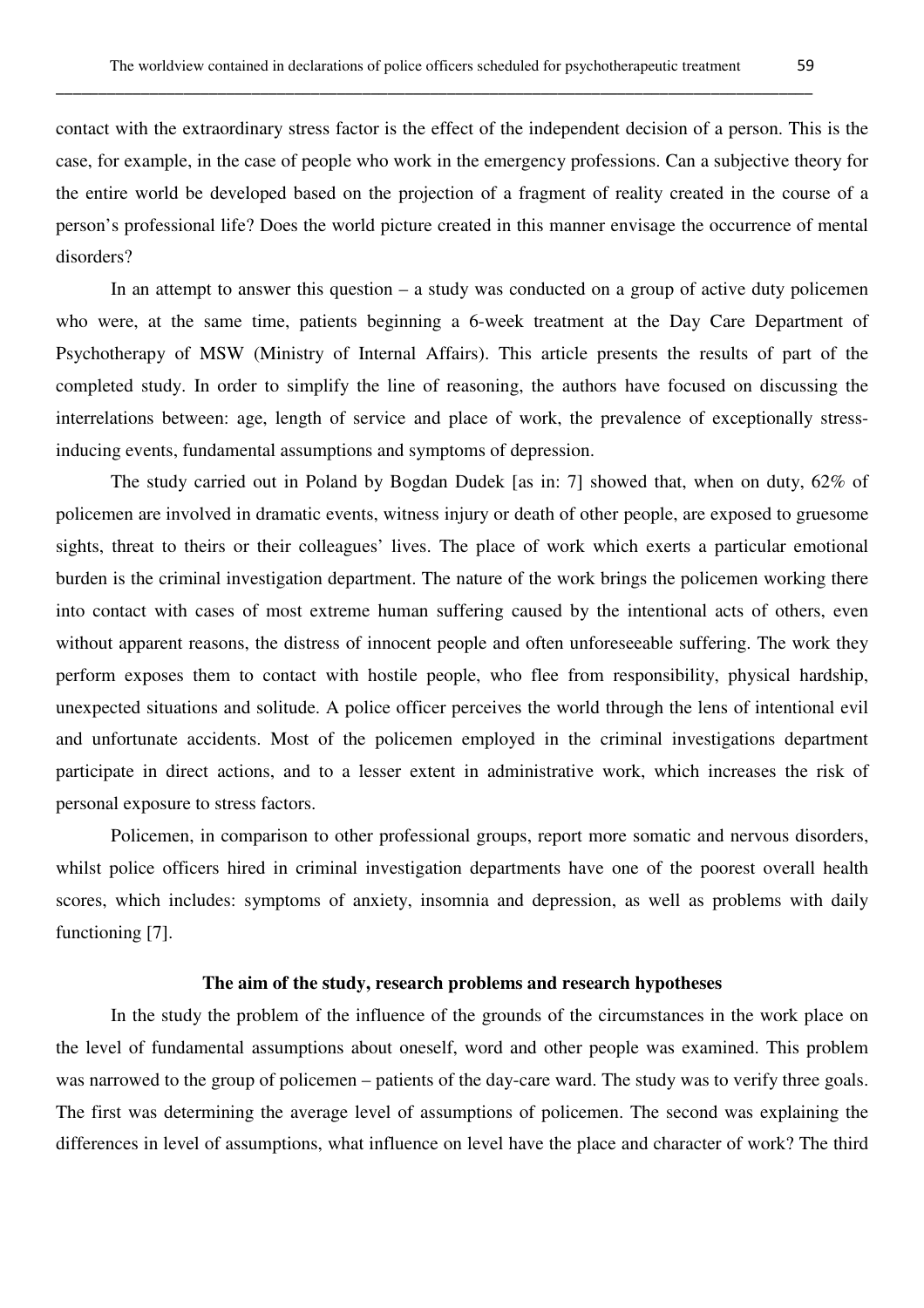aim of the study was answer to the question about the connection between the level of assumptions and intensity of depression. The study was to verify the following hypotheses.

\_\_\_\_\_\_\_\_\_\_\_\_\_\_\_\_\_\_\_\_\_\_\_\_\_\_\_\_\_\_\_\_\_\_\_\_\_\_\_\_\_\_\_\_\_\_\_\_\_\_\_\_\_\_\_\_\_\_\_\_\_\_\_\_\_\_\_\_\_\_\_\_\_\_\_\_\_\_\_\_\_\_\_\_\_\_\_\_\_

 **Hypothesis I**. The level of fundamental assumptions of policemen from the criminal investigations department is significantly lower than of policemen from the prevention and road traffic department.

 **Hypothesis II**. Weaker assumptions coexist with a higher intensity of symptoms of depression.

#### **Material**

#### Subjects of the study

 The study included 80 males – policemen in active duty. All of them were diagnosed with psychiatric disorders in the area of nervous disorders, stress-related and somatic symptoms. They worked in three departments: criminal investigations, prevention and road traffic. The criminal investigations department hired 26 subjects of the study, with mean age of  $40.48$  (SD = 6.16) and with a length of service of 18.61 years (SD = 5.29). The road traffic department hired 26 subjects of the study, with mean age of 41.38 (SD = 5.47) and with a length of service of 18.85 years (SD = 5.15). The prevention department hired 28 subjects of the study, with mean age of 40.67 (SD = 5.13) and with a length of service of 19.42 years (SD = 4.32). These groups did not differ significantly in terms of age and length of service. For 43.75% of subjects, this was the first therapeutic session at the psychotherapy department, for 25% the second, for 22.5% the third, and for 8.75% the fourth. The number of hospitalisations did not differentiate statistically the groups in terms of the used variables.

### Applied research instruments

In order to verify whether the work of the policemen who were the subjects of the study is characterized by the occurrence of particularly negative and exceptional events, the Life Events Checklist (translated into Polish and adapted to fit the needs of the study) was applied [8]. This is a self-descriptive questionnaire, which makes it possible to evaluate the prevalence of 16 critical events, the occurrence of which combines the occurrence of post-trauma disorders and one very stress-inducing event or experience. The tool examines the prevalence of such events as: natural disasters, fires and explosions, traffic accidents and other serious accidents, contact with toxic substances, physical and armed assault , sexual abuse in various forms, active armed combat or staying in an area where such active combat is present, imprisonment, life-threatening disease or illness or physical injury, experiencing serious human suffering, harm, unexpected or violent death. The subjects of the study assessed the type of exposure to the occurrence of these events using 5 point nominal scale:  $4 - i$  thappened to me,  $3 - i$  witnessed it,  $2 - i$  have heard about it,  $1 - I$  am not sure,  $0 - It$  does not apply to me. The questionnaire was adapted in such a way so as to let the subjects of the study speak only about the current situation in their professional life. The internal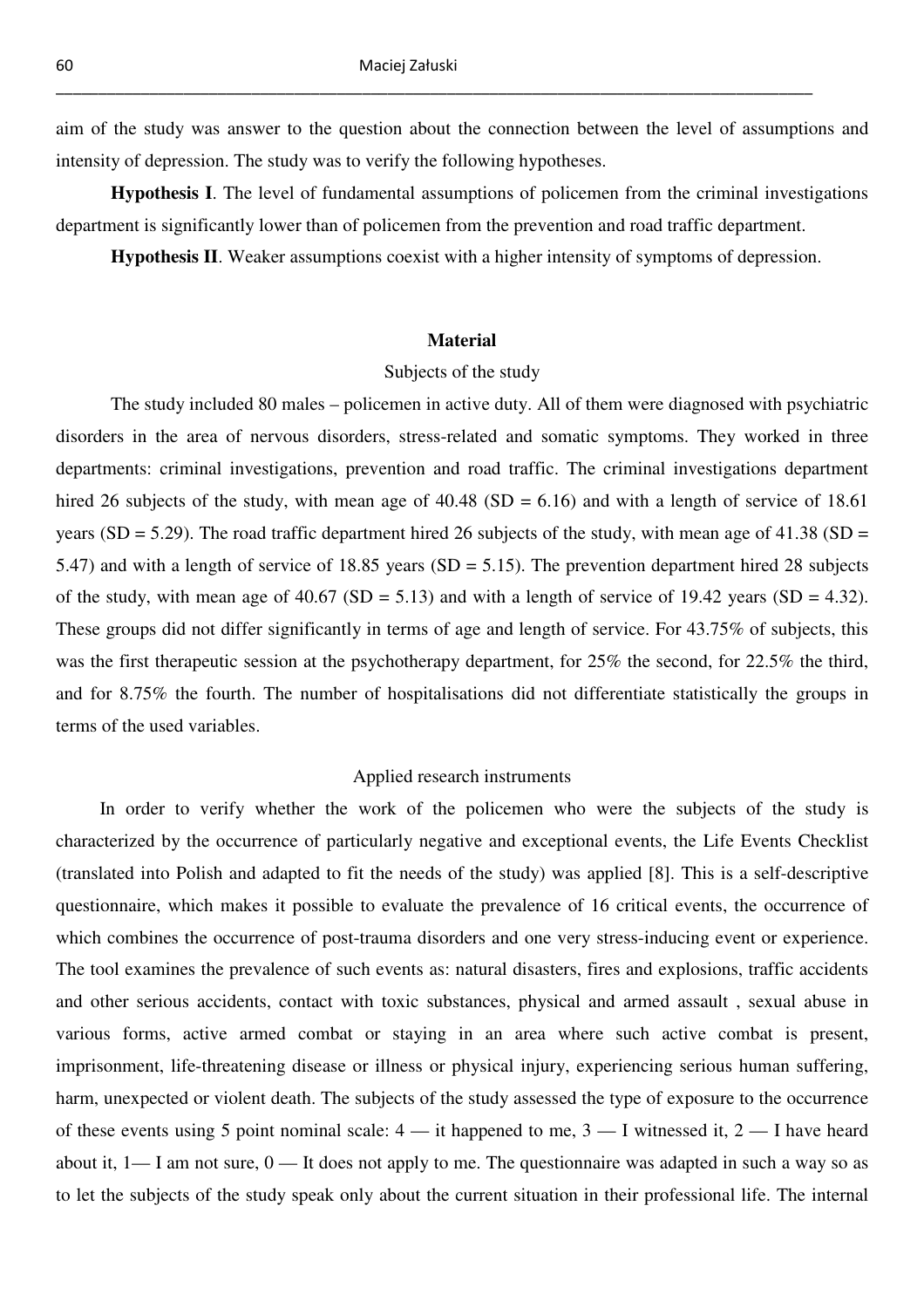consistency, calculated using the Cronbach's alpha coefficient for all the positions on the scale, amounted to 0.69 (Cronbach's alpha standard 0.70).

 For the measurement of fundamental assumptions, the World Assumptions Scale was used, adapted to fit the Polish situation [9]. The tool analyses the strength of 8 fundamental assumptions according to Janoff-Bulman's typology, which provides results summed up individually for each of the assumptions. Moreover, there is the possibility of calculating the sum or the mean for each of the three groups of assumptions. The result can also be presented in the form of the sum of all the assumptions. The internal consistency of the scale, expressed using the Cronbach's alpha coefficient, amounted to 0.86 (Cronbach's alpha standard 0.86).

 The level of depression was measured using Beck Depression Inventory (BDI). The questionnaire is one of the most frequently used tools applied for the measurement of the occurrence and intensity of symptoms of depression in line with the cognitive model of depression by Aaron Beck [10]. The internal consistency of the scale expressed using the Cronbach's alpha coefficient amounted to 0.87 (Cronbach's alpha standard 0.88).

#### Applied research methods

 In the study evaluation and correlation procedure was used. The data were attained during individual and one-off measurement variables. The study was carried out during the first week of stay of the policemen in the day-care ward. Received data ware analysed statistically using the Statistica 10.0 programme. In the statistical analysis the parametric and nonparametric tests of the significance of the difference, Pearson's correlation coefficient, and the Fisher-Snedecor distribution test, to the assessment the significance of the multiple regression, were used.

## **Results**

# **Hypothesis I. The level of fundamental assumptions of policemen from the criminal investigations department is significantly lower than of policemen from the prevention and road traffic department.**

 Let me start the presentation of the results with the information on the prevalence of particularly stress-inducing events in the studied group. The event most often reported by policemen was being involved in a traffic accident (93.75 subjects). 85% of the participants experienced serious mental suffering, 81.25% were part of a very stressful event, 80% were in a fire or explosion, 76.25% suffered life-threatening disease or physical injury, 74% were victims of physical assault, 73% witnessed serious injury or harm inflicted on a third person, 70% were in a natural disaster, 63.75% witnessed the unexpected and violent death of another person, 58% were involved in a serious accident at work, 49% witnessed or experienced the sudden death of a person they know, 38% were victims of an armed assault, 36% came into contact with toxic substances,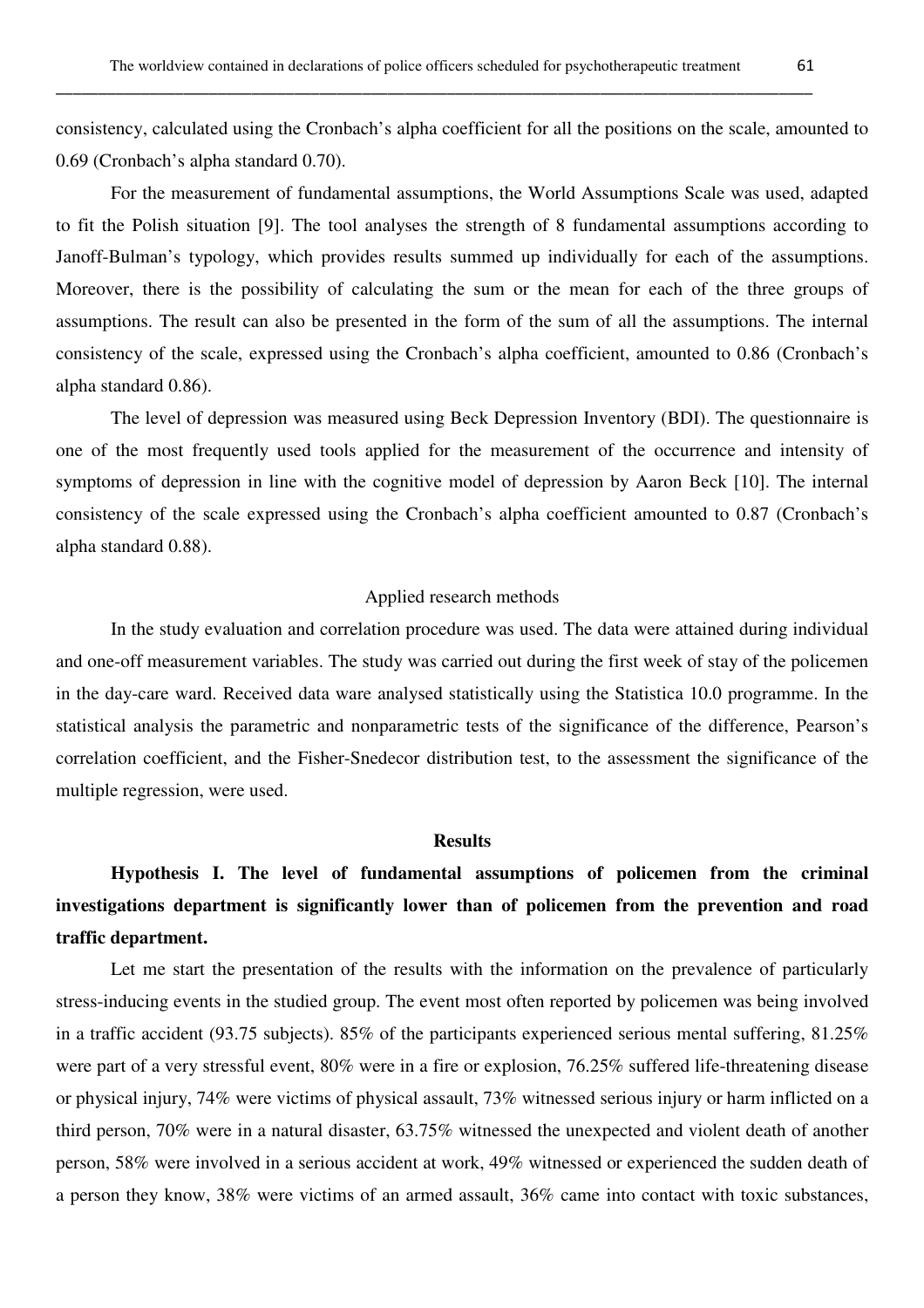16% stayed in an area of active combat, 5% were victims of sexual violence or other undesired sexual experience, 5% were captured and kept as hostages. Because of non-equipotency of research groups and the order rating scale  $\chi^2$  test for independent variable was used. The use of Kruskal-Wallis test for unpaired test samples showed that it is impossible to prove a correlation between the place of work and a greater prevalence of a certain type of stress factor among the listed in the LEC questionnaire, with one exception. The participation in a road traffic accident was more often reported by policemen working in criminal investigations and road traffic departments ( $\chi^2$  = 6.393; df = 2, p < 0.041).

 The average intensity of symptoms of depression in the entire group of study subjects was 18.56 points. (SD = 8.52, range: 1–37), assuming the mild depression level. The distribution of results was normal  $(\chi^2 = 36.32; df = 32; p < 0.05)$ . The policemen working in the criminal investigation department reported a higher intensity of symptoms than those employed in the crime prevention department ( $Z_{\text{revised}} = 1.94$ ; p < 0.05; N<sub>crime\_invest</sub> = 26; N<sub>crime\_prev</sub> = 28; M<sub>crime\_invest</sub> = 20.19; SD = 8.37; M<sub>crime\_prev</sub> = 15.89; SD = 7.74).

The mean strength of assumptions in the analysed group was  $113.87$  points. (SD = 17.32), and the distribution was normal ( $\chi^2$  = 27.50; df = 42; p < 0.05). In line with the existing standards developed for healthy males ( $N = 374$ ;  $M = 132.78$ ;  $SD = 18.32$ ; range: 81–188) the result is within the range of sten score of 3.

 In order to assess the weight of differences in the results achieved by persons coming from the three departments, Mann-Whitney U test and the Student's t-test were utilized. The assumptions of people working in the crime prevention and road traffic departments were of similar strength. Significant differences were noted in the case of those working in the crime investigation dept. Table 1 presents the mean values of assumptions, the weight of the differences and the size effect of difference in mean values calculated for the policemen employed in the crime investigation department and the two other groups of subjects. The table shows the assumptions whose values in the studied groups significantly differed among themselves.

 The assumptions declared by the criminal investigation officers were weaker than in the other groups. The differences included the sum of all assumptions and the sum of the assumptions making the group of "the benevolence of the world, nature and people". The persons from the group which was studied exhibited a less positive view of the world, indicating the deteriorating principles of justice as the causes of negative occurrences. They explained their participation in the occurrences as a failure to take the proper preventive measures (self-control).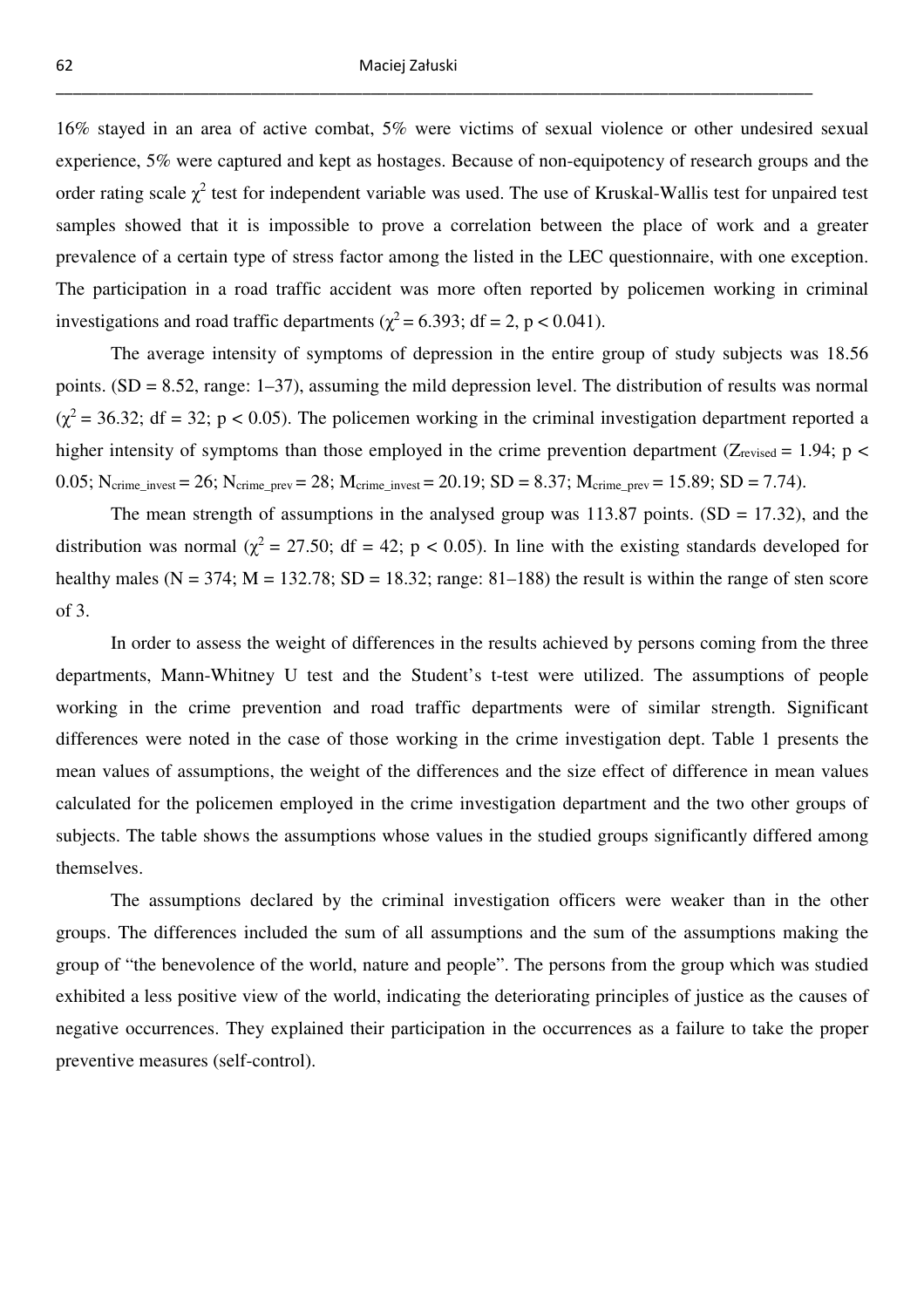| Variable                                          | Criminal invest. dep.<br>$N = 26$ |       | Prevention dep.<br>$N = 28$   |           |           |                      |           |
|---------------------------------------------------|-----------------------------------|-------|-------------------------------|-----------|-----------|----------------------|-----------|
|                                                   | M                                 | SD    | M                             | SD.       | Z revised | Significance         |           |
| Justice                                           | 11.80                             | 2.93  | 13.92                         | 3.24      | 2.178     | $0.028^{*}$          |           |
| Controllability                                   | 14.07                             | 3.91  | 16.00                         | 3.38      | 1.84      | 0.06                 |           |
| Self-Controllability                              | 15.11                             | 2.85  | 16.96                         | 3.07      | 2.218     | $0.026*$             |           |
| Sum of the benevolence of<br>the world and people | 26.80                             | 8.71  | 31.17                         | 6.56      | 2.080     | $0.037$ <sup>*</sup> |           |
| Sum of the assumptions                            | 106.58                            | 21.90 | 118.17                        | 13.83     | 1.91      | $0.05^*$             |           |
|                                                   | Criminal invest. dep.<br>$N = 26$ |       | Road traffic dep.<br>$N = 26$ |           |           |                      |           |
|                                                   | M                                 | SD    | M                             | <b>SD</b> |           | Significance         | Cohens' d |
| Benevolence of the world                          | 13.26                             | 5.44  | 16.26                         | 3.49      | 2.37      | $0.021*$             | 0.66      |

| Table 1. The average values of assumptions, the weight of differences and the strength of difference, according |                   |  |  |
|-----------------------------------------------------------------------------------------------------------------|-------------------|--|--|
|                                                                                                                 | to the department |  |  |

 $*_{p}$  < 0.05

## **Hypothesis II. Weaker assumptions coexist with a higher intensity of symptoms of depression.**

 The assessment of the relations between the strength of fundamental assumptions and the symptoms of depression was carried out using Pearson's r correlation analysis (Table 2). The interrelations proved to be essential and moderately strong in the case of 4 assumptions, and the correlation was negative in form. The strongest relation pertained to 2 assumptions. The first explains the existence of negative occurrences with the character of the person (self-worth), the second – with being lucky in life. The two other assumptions pertained to the world's benevolence. No interrelations were found between the symptoms of depression and the principles of the distribution of phenomena all over the world (control, justice, chance). The depression symptoms appear to be more related to how a person implements the claims which explain the presence of negative events than to their own professed principles. Noteworthy are the many interrelations existing in the area of assumptions. The results in the case of one pair of assumptions confirmed the hypothesis of complementarity in the occurrence of assumptions regarding oneself and the world. Those who had strong faith in the controllability of negative events equally strongly believed that they themselves take preventive measures ( $r = 0.439$ ;  $p < 0.01$ ). The same correlation was not found in the pairs of the principles of justice and fortuity. On the other hand, people certain of man's ability to control negative occurrences were, at the same time, strongly convinced of the second type of assumptions: faith in a just world ( $r = 0.480$ ;  $p < 0.01$ ). Their conviction could be conveyed in the statement: misfortune can be prevented through taking proper action, which is, in general, connected with being a good human being.

 The participants who considered the world to be favourable to them also believed that negative events can be forestalled with preventive measures or explained using the principle of fairness, which was followed by a more positive assessment of their own character and belief in luck in their lives.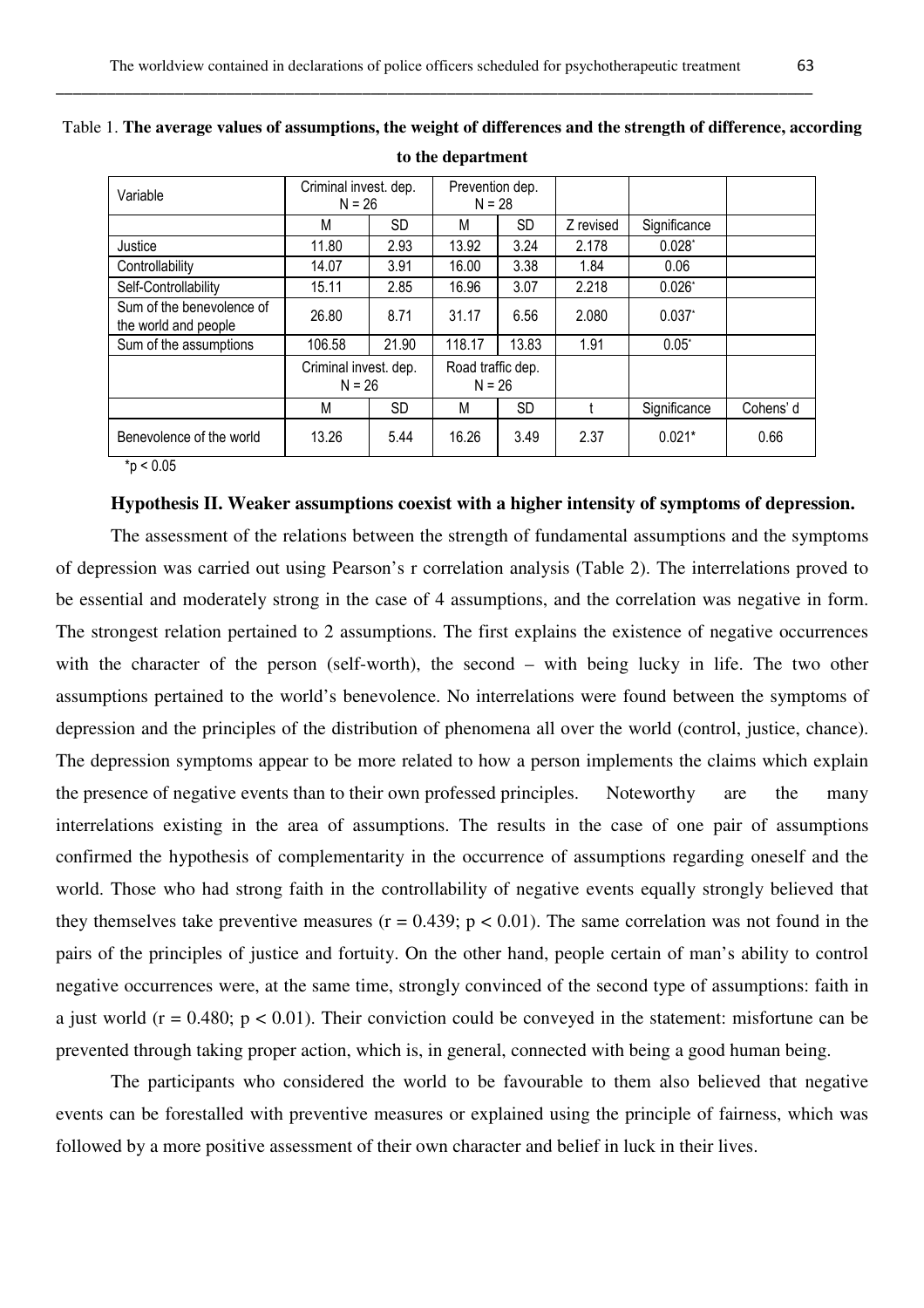More prevalent occurrences with existential stress factors were accompanied by symptoms of depression.

| Variables                                                                           | 1                            | $\overline{2}$ | 3         | 4         | 5         | 6          | 7         | 8        | 9        | 10 |
|-------------------------------------------------------------------------------------|------------------------------|----------------|-----------|-----------|-----------|------------|-----------|----------|----------|----|
| 1. Depression                                                                       | $\qquad \qquad \blacksquare$ |                |           |           |           |            |           |          |          |    |
| 2. Benevolence of<br>the world                                                      | $-0.300**$                   |                |           |           |           |            |           |          |          |    |
| 3. Benevolence of<br>the people                                                     | $-0.318"$                    | $0.682**$      |           |           |           |            |           |          |          |    |
| 4. Self-Worth                                                                       | $-0.574$ **                  | $0.385$ **     | $0.243*$  |           |           |            |           |          |          |    |
| 5. Luck                                                                             | $-0.485"$                    | $0.455$ **     | $0.313**$ | $0.494**$ |           |            |           |          |          |    |
| 6. Self-<br>Controllability                                                         | $-0.014$                     | 0.190          | 0.168     | $0.334**$ | $0.320**$ |            |           |          |          |    |
| 7. Controllability                                                                  | 0.013                        | $0.356**$      | $0.336**$ | 0.187     | $0.365**$ | $0.439**$  |           |          |          |    |
| 8. Justice                                                                          | 0.061                        | $0.341**$      | 0.160     | 0.006     | $0.261*$  | $0.283*$   | $0.480**$ |          |          |    |
| 9. Randomness                                                                       | $-0.144$                     | 0.214          | $0.282*$  | 0.208     | 0.017     | $-0.241$ * | 0.104     | $-0.059$ |          |    |
| 10. Critical events                                                                 | $0.297**$                    | 0.006          | 0.069     | $-0.187$  | 0.016     | 0.164      | 0.159     | 0.144    | $-0.048$ |    |
| $\star_{\alpha}$ / 0.05 (to the tail and $\star_{\alpha}$ / 0.04 (to the tail and ) |                              |                |           |           |           |            |           |          |          |    |

Table 2. **The matrix of the co-occurrence of independent variables with symptoms of depression**

\*p < 0.05 (two-tailed); \*\*p < 0.01 (two-tailed)

 In order to learn more about the relations existing between the studied variables, the results obtained from people with a similar intensity of symptoms of depression were arranged into groups. Standards prepared by Parnowski and Jernajczyk were utilised [10]. Three groups of various sizes were distinguished: those without symptoms of depression (22.5%), those with a mild form of depression (61.25%) and those with a moderately severe form of depression (16.25%). The use of Kruskal-Wallis test confirmed the significance of intra-group differences in the degree of the severity of symptoms of depression  $(k = 58.581)$ ;  $df = 2$ ;  $p < 0.000$ ). For each group, mean values of fundamental assumptions were calculated. The obtained mean values were compared to one another and then the significance of differences between mean values was calculated using the one-way analysis of variance for groups of different sizes. The difference in the strength of the assumptions of patients without depression and patients with depression of moderate severity was large k  $(2.77) = 7.938$ ,  $p < 0.01$ ) (see Table 3).

 The obtained results partly confirmed the validity of the advocated hypothesis. The strength of assumptions in the group of people without symptoms of depression was greater and was contained within the limits for sten score of 5, for those with mild to moderately severe depression being lower – at a level of sten score of 3. The world vision in patients with depression was characterized by a weaker belief in benevolence, willingness to help and the goodness of other people. When explaining the occurrences, the patients relied on the conviction of the defectiveness of their own character and no luck in life. The assumptions regarding control over negative events, justice and fate did not differ between the analysed groups.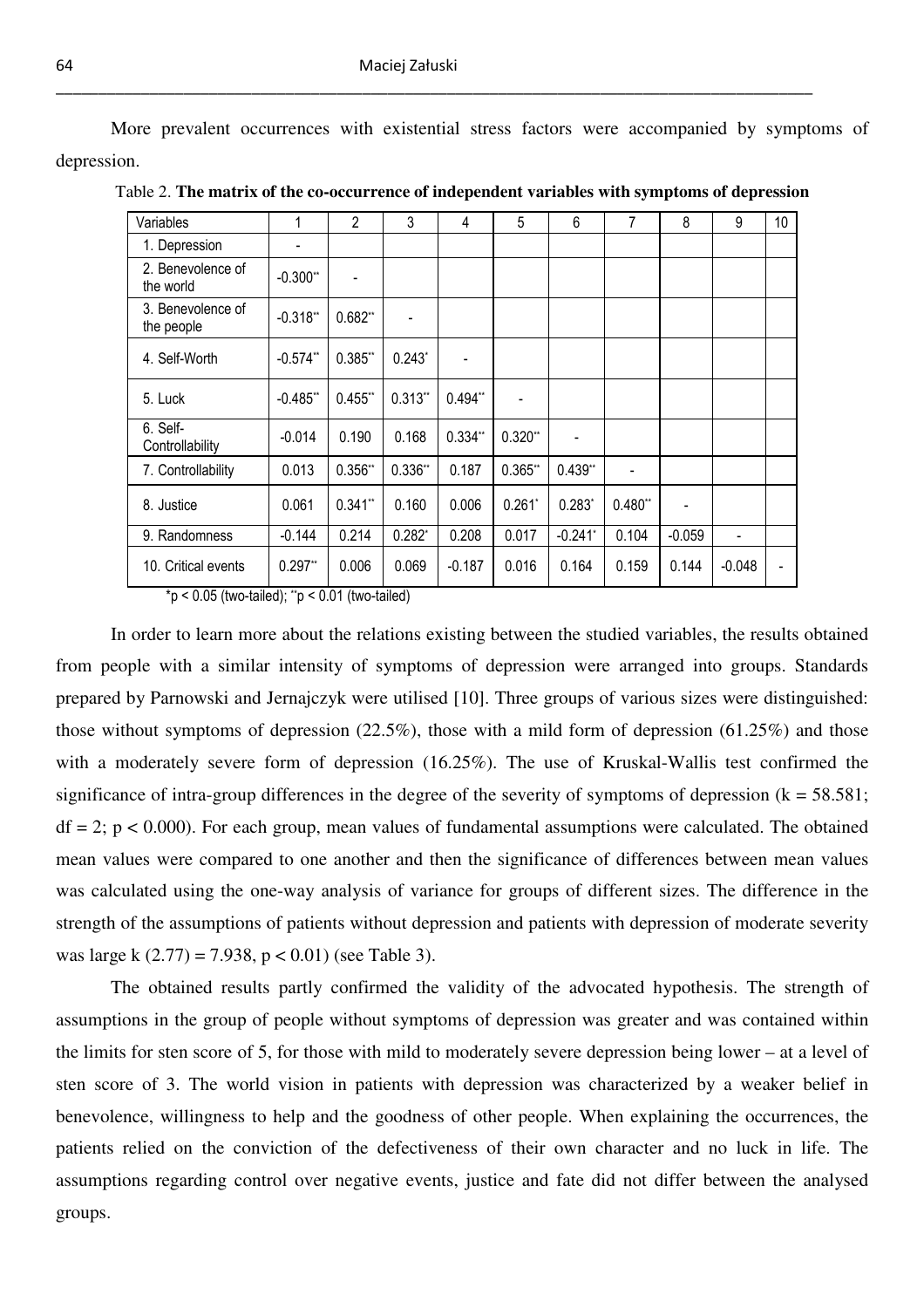| Without depression<br>$N = 18$ |       | Mild depression<br>$N = 49$ |           | Moderately sev. dep.<br>$N = 13$ |       |                |        | Significance |
|--------------------------------|-------|-----------------------------|-----------|----------------------------------|-------|----------------|--------|--------------|
|                                |       |                             |           |                                  |       |                |        |              |
| М                              | SD.   | М                           | <b>SD</b> | М                                | SD    | df             | k      |              |
| 17.77                          | 4.35  | 14.48                       | 4.21      | 14.00                            | 4.96  | 2              | 5.532  | 0.063        |
| 16.72                          | 3.04  | 14.00                       | 3.43      | 14.07                            | 3.14  | 2              | 7.881  | $0.01**$     |
| 16.33                          | 2.89  | 14.79                       | 3.89      | 16.30                            | 3.88  | 2              | 1.766  | 0.414        |
| 13.16                          | 3.71  | 13.32                       | 3.76      | 13.46                            | 3.92  | $\overline{2}$ | 0.177  | 0.915        |
| 14.00                          | 3.80  | 11.89                       | 2.98      | 12.07                            | 4.69  | $\mathfrak{p}$ | 2.986  | 0.225        |
| 19.38                          | 3.10  | 15.61                       | 2.85      | 12.92                            | 4.23  | 2              | 21.363 | $0.000***$   |
| 12.66                          | 2.76  | 10.89                       | 2.66      | 7.84                             | 2.67  | 2              | 17.212 | $0.000***$   |
| 15.88                          | 4.02  | 16.28                       | 2.55      | 16.15                            | 3.15  | $\overline{2}$ | 0.318  | 0.853        |
| 34.41                          | 7.18  | 28.56                       | 6.87      | 28.07                            | 7.47  | 2              | 7.072  | $0.029*$     |
| 43.00                          | 6.38  | 40.26                       | 7.14      | 41.84                            | 9.50  | 2              | 2.050  | 0.359        |
| 48.06                          | 7.86  | 42.86                       | 6.11      | 36.92                            | 7.95  | $\overline{2}$ | 15.360 | $0.000***$   |
| 125.94                         | 15.80 | 111.30                      | 14.82     | 106.84                           | 21.06 | $\overline{2}$ | 7.398  | $0.01**$     |
| 7.27                           | 3.44  | 19.16                       | 3.98      | 31.92                            | 3.47  | $\overline{2}$ |        | $0.000***$   |
| 36.64                          | 7.60  | 40.52                       | 7.83      | 43.69                            | 8.84  | 2              | 5.300  | 0.071        |
|                                |       |                             |           |                                  |       |                |        | 58.581       |

Table 3. **The significance of differences between the analysed independent variables in terms of the severity of symptoms of depression in the analysed group**

\*p < 0.05; \*\*p < 0.01; \*\*\*p < 0.001. Note: the responses regarding the belief in "chance and fate" are reversely coded, therefore the lower result indicates the greater strength of the belief.

 In order to estimate the share of variables in explaining the variability of symptoms of depression, a hierarchical analysis of linear regression, according to progressive selection was performed. Because the age, length of service, place of work and number of hospitalizations did not differentiate the subjects of the study, they were disregarded, and the following predictors were left: the presence of stress-inducing and trauma-triggering events and 8 assumptions about the world, people and oneself. A model containing 5 predictors, which explained 50% of the variability of the dependent variable (the corrected  $\mathbb{R}^2$  explained 46.2% of variability) was obtained. The model fitted the data well, better than the average values envisaged in the dependent variable. There was no multi-collinearity between the predictors  $F_{(5,74)} = 14.58$ , p < 0.0000; standard estimation error 5.77. The obtained models were presented in Table 4.

Table 4. **Summary of the model with 5 predictors. Dependent variable: BDI**

|         | Variable                  | Beta                  | R     | Rev. R <sup>2</sup> | Change $R^2$ | Change's F | Significance         |
|---------|---------------------------|-----------------------|-------|---------------------|--------------|------------|----------------------|
| Model 1 | Self-Worth                | $-0.573$ **           | 0.573 | 0.321               | 0.329        | 38.31      | $0.0000***$          |
| Model 2 | Self-Worth                | $-0.442***$           | 0.619 | 0.367               | 0.054        | 6.71       | $0.011**$            |
|         | Luck                      | $-0.266$ **           |       |                     |              |            |                      |
| Model 3 | Self-Worth                | $-0.501***$           |       |                     |              |            |                      |
|         | Luck                      | $-0.318**$            | 0.663 | 0.417               | 0.056        | 7.65       | $0.007$ **           |
|         | Self-Controllability      | $0.255$ **            |       |                     |              |            |                      |
|         | Self-Worth                | $-0.443***$           |       |                     |              |            |                      |
| Model 4 | Luck                      | $-0.336"$             |       | 0.441               | 0.031        | 4.34       | $0.041$ <sup>*</sup> |
|         | Self-Controllability      | $0.211$ <sup>*</sup>  | 0.685 |                     |              |            |                      |
|         | Critical events           | $0.184*$              |       |                     |              |            |                      |
|         | Self-Worth                | $-0.421***$           |       |                     |              |            |                      |
| Model 5 | Luck                      | $-0.295"$             |       | 0.462               | 0.026        | 3.92       | $0.05*$              |
|         | Self-Controllability      | $0.217$ <sup>*</sup>  | 0.705 |                     |              |            |                      |
|         | Critical events           | $0.199*$              |       |                     |              |            |                      |
|         | Benevolence of the people | $-0.173$ <sup>*</sup> |       |                     |              |            |                      |

 $p$  < 0.05; \*\* p < 0.01; \*\*\* p < 0.001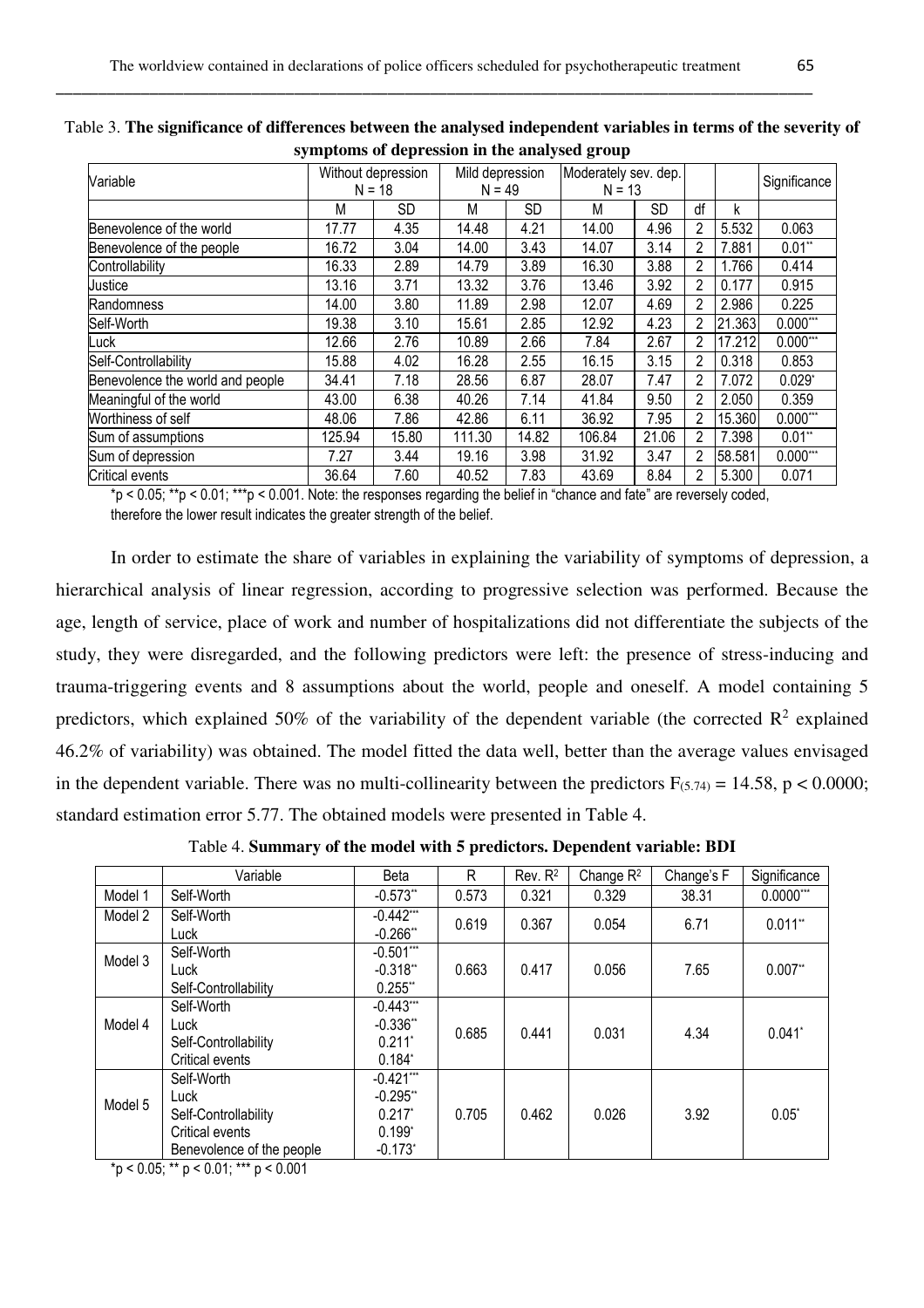The strength of four of the eight fundamental assumptions significantly influenced the level of symptoms of depression. These were 3 assumptions making the group called self-worth: connecting the events with one's own defective character, failure to take preventive measures and no luck in life. The fourth belief was lack of faith in the benevolence and goodness of other people, whilst the fifth explanatory variable was exposure to stress-inducing and trauma-triggering events.

### **Discussion of results**

The 1<sup>st</sup> research hypothesis provided that the conditions of professional work may by generalised in the employee in the form of assumptions constructing the whole world view and the explanation of the causes of the events of life. This is especially the case when work confronts a person with principal existential matters, such as: fragility of human life, responsibility for one's own deeds, control or lack of it and world benevolence. The analysis which was carried out showed that the vision of reality in policemen on active duty and requiring psychotherapy was characterised by assumptions of a strength below the average for healthy males. The difference was in the range of 1–1.5 of standard deviation (9% of population, sten score of 3). The assumptions of the criminal investigations department were even weaker (on the border of sten score of 3 and 2). The results indicate the presence of a negative vision of the world, in which prevail attributions different to those for healthy males.

 The group of policemen from the criminal investigation department was more certain that life unfairly portions fate, and man does not get from life what they deserve (being a good-natured man will not save you from misfortune). In the case of this belief, the policemen shared the same opinions. The declarations of lack of any possibility of controlling negative events by people, or preventing them with proper actions were prevalent. The natural consequence was a weak belief in taking preventive measures and actions resulting in advantageous results (they were quite unanimous about this).

 If the world view does not allow the explanation of the events in line with the principle of justice (everybody gets from life what they deserve) and control (every effect has its cause), is there any other possibility? Janoff-Bulman's theory accounts for fate and chance. This could be observed in case of this study group. Although the differences present in the strength of conviction regarding the random distribution of negative occurrences in the group of people with depression and without symptoms of depression were not of a statistical significance, those with symptoms of depression were more inclined to believe in fate (stronger faith in fortuity) as compared to their colleagues. Overestimating the role of chance in the explanation of the causes of events in life makes a person more helpless, which adds to a resignation attitude and the conviction that a person is more vulnerable or prone to injury [1]. As Janoff-Bulman notes, a person strongly believing in chance does not treat the principle of control and justice as an explanation of the causes of events in life. Such a person thinks that there is nothing that can be done or there is no way to be, that may prevent misfortune [1, p. 119]. However, if the principle of the random distribution of events is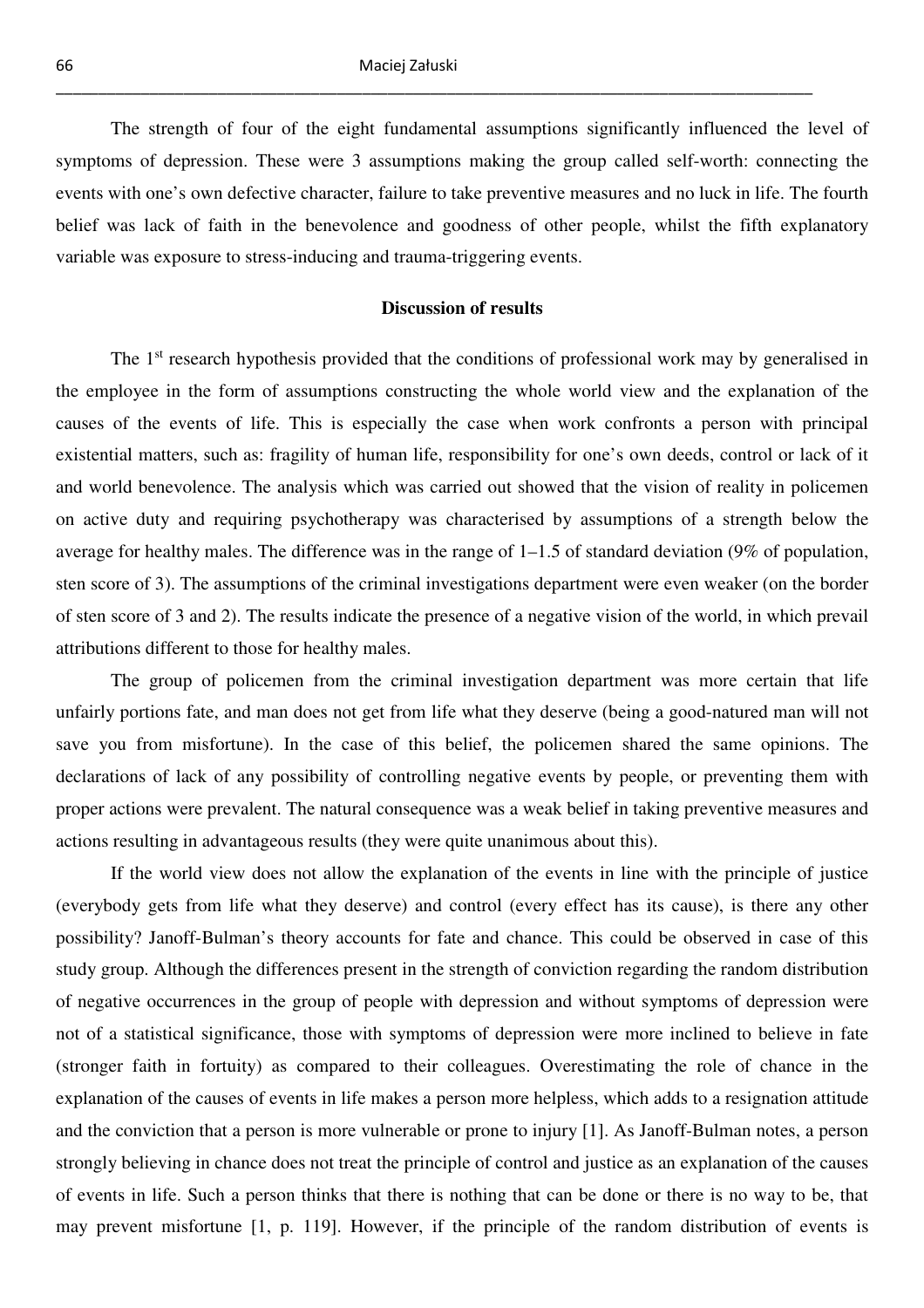complemented by a strong belief in world benevolence, the feeling of elevated vulnerability will be lower. Unfortunately, this belief was lacking in the studied group of policemen.

 On the other hand, overestimating the role of chance makes it possible to create a vision of reality in which there is place for non-culpable harm, inexplicable evil and unforeseeable misfortune. If this is followed by a weaker conviction of the world benevolence and less faith that, despite all, in the end good will prevails over evil and people's nature is inherently good, one is left with a negative vision of the world, fuelling the depressive thoughts.

Whilst positing hypothesis II, the researchers expected that weaker assumptions would be present more often in those diagnosed with stronger symptoms of depression. The assumptions proved to be correct in the case of 4 of the 8 fundamental assumptions. The normalised value of the assumptions in the entire group of policemen participating in the study had sten score of 5, and the results of people with symptoms of depression were by 2 sten scores lower than the average for healthy males.

 In the world vision of patients with depression, the prevailing conviction was that people are not that good, benevolent and willing to help, as people without depression would think. In the case of this belief, those with depression were in agreement. Another difference was in definitely lower self-esteem and selfsatisfaction. In this case, the group of people with depression was not in agreement, not all of them were equally unsatisfied with themselves as human beings. The third belief, definitely weaker in patients with depression, was the belief in the happy conclusion of unfortunate events in life. The similarity of opinion in this matter was comparable in patients with and without depression. In the analysed group of depressed policemen, a vision of a hostile world emerged, in which negative occurrences do not have positive conclusions. In the opinions about themselves prevailed embarrassment and dissatisfaction. As the convictions of the most depressed people were characterised by the highest differentiation, it can be assumed that the dependencies connecting stress-inducing events, fundamental assumptions and symptoms of depression are more complex. Moreover, it appears that in order to get to know the world vision, more beneficial is the individual approach than group analysis.

### **Conclusions**

 The gathered data showing the correlation between the events containing existential stress-inducing factors, fundamental assumptions and symptoms of depression proved to be in line with the scientific publications in this field. The review of research shows the existence of weak, although significant, negative relations between the strength of assumptions and depression and anxiety symptoms [4]. Gray with the team [8] in the research designed to validate LEC inventory, carried out in a group of 131 war veterans, observed the relation between the exposure to negative life events and the symptoms of depression at a level of  $r =$ 0.32 ( $p < 0.01$ ), and the anxiety symptoms at a level of  $r = 0.27$  ( $p < 0.01$ ). Similarly, Wang [11] researching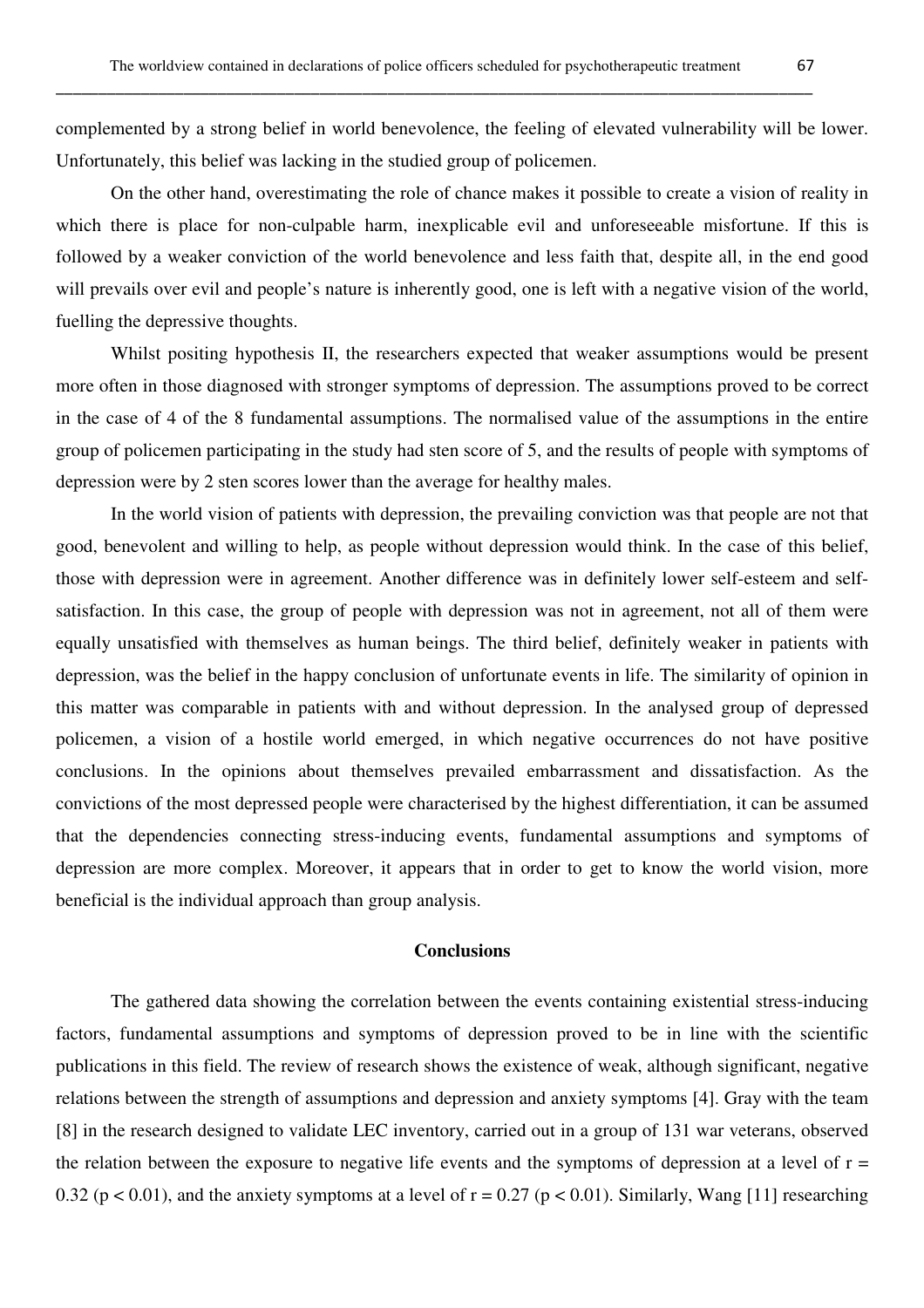the predictors of the occurrence of symptoms of depression in a group of 119 police officers (M age  $= 26.7$ ) years.;  $SD = 4.1$ ; males 86.6%, no information about the place of work) calculated the level of correlation between the symptoms of depression and the prevalence of negative life events  $r = 0.252$  ( $p < 0.01$ ) and assumptions about self-worth  $r = -0.381$  ( $p < 0.01$ ).

 The question arises, which world vision better protects a person against adaptation problems, mental disorders or even permanent changes of personality caused by a particularly negative stress factor. In the reference publications there is no agreement as to whether strong assumptions are the resource of a person coming into contact with particularly negative life events, or the risk of their disintegration, and thus the occurrence of problems with adaptation is greater in them than in people with more middle-ground convictions. There are research results indicating that people with strong faith in the just world, in which there are stable and foreseeable interrelations between events, convinced that they can control events in their life, find it more difficult to adapt [12]. However, there also are opposing results. In his research, Wang, with a team of researchers, [13] verified the effectiveness of the intervention of a preventive character, whose aim was reinforcing the human resources in a group of 233 police officers. The conclusions from longitudinal research showed that the increased strength of convictions about world benevolence and the share of one's own behaviour in the events taking place was connected with the lower intensity of posttrauma symptoms in the next two years of service. Also Brown [14] notes that a strong belief in a fair world reduces the probability of stress symptoms in British policemen. There is also a third point of view. Policemen on active duty are thought to become mentally indifferent to the events around them. The repeating situations erode the earlier assumptions and result in a more negative vision of the world [15]. Such a vision is not so easily disintegrated because it minimises the discrepancy between the world representation and the reality.

 This explanation might best fit the research results described in the article. According to Foa [16], more important than the content of the assumptions is the flexibility, because fixed judgments coexist with symptoms of post-trauma disorders. The assumptions existing in a person before an event, occurred in the course of the event and after its completion, enter into interactions, reinforcing negative emotions.

 Can therefore the Shattered Assumptions Theory of Trauma be utilised for diagnosing and treating the people who are not merely inadvertent victims of extremely stress-inducing events and the resultant mental disorders? This article intentionally avoids the use of the term trauma-triggering stress factor, instead using the term existential stress factor. Is there a possibility of applying the Theory to people experiencing existential crises, illness crises, occupational burnout syndrome and other conditions of reactive character as well? At this point, it is difficult to give an answer to such a question. Nevertheless, the results presented in the article are not exceptional. In the comparative study carried out on a group of 30 cardiology nurses employed in a department with a very high patient mortality rate (M age  $= 42.9$  years; SD  $= 7.87$ ; M length of service  $= 21.9$  year; SD  $= 8.94$ ), the following results of the measurement of the strength of assumptions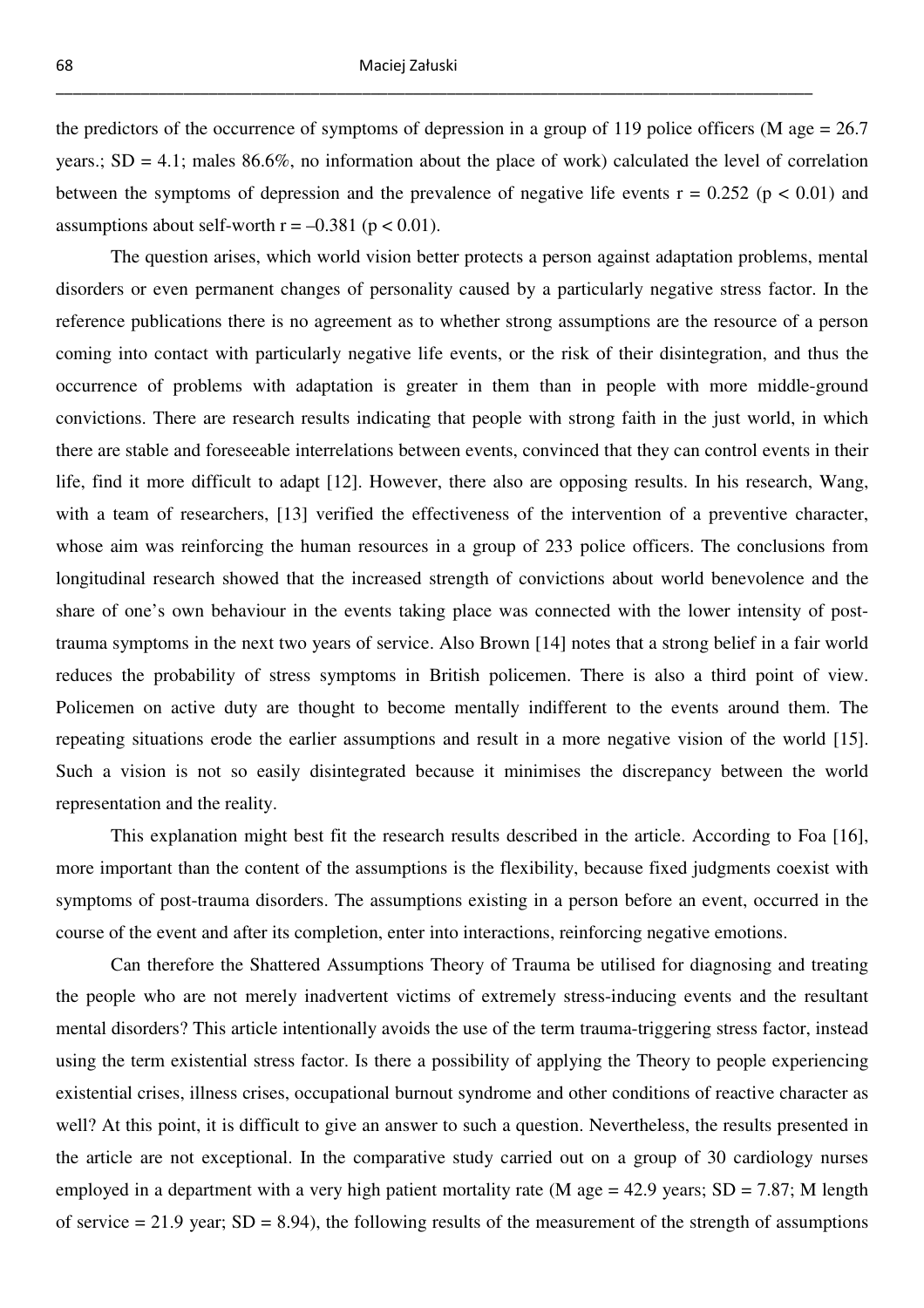were achieved [17]. Cardiology nurses, as compared to a group of 256 nurses not working in similar wards, showed definitely weaker assumptions with regards to the benevolence of people (Cohen's  $d = 0.81$ ), the ability of a person to control negative events by way of preventive measures (Cohen's  $d = 0.47$ ), and definitely a stronger conviction of the role of chance in human life (Cohen's  $d = 1.09$ ). The vision of society in the analysed group of nurses appears to be less friendly, and the events occurring in it are less controllable, because they are random. Among the assumptions regarding one's own participation in the life events, cardiology nurses definitely assessed their own character lower (Cohen's  $d = 1.64$ ), reported less faith in a happy ending in unfortunate events of their own life (Cohen's  $d = 1.09$ ) and less conviction regarding the ability to guard against the negative occurrences of life and taking actions bringing positive results (Cohen's d =0.65). The world vision in the aforesaid group does not differ from the world vision represented by the group of policemen with symptoms of depression.

Janoff-Bulman's theory shows a person's desire to understand the events taking place, using the culturally developed principles of fairness, control and fate, as well as the flexibility of the person's behaviour, which in certain cases can lead to negative adaptation. The research results discussed in the article seem to point to the fact that the principles serving the understanding of the fragment of professional life can be generalised and projected to the whole world vision, which can result in collision and failure to understand. The World Assumptions Scale, which although cannot serve as the only tool for diagnosing the mental state of a person subject to an existential stress factor, is the basis for an individual conversation with the patient about their world vision and the related symptoms.

#### **References**

- 1. Janoff-Bulman R. Assumptive worlds and the stress of traumatic events: Applications of the schema construct. Social Cogn. 1989; 7(2): 113–136.
- 2. Janoff-Bulman R. Shaterred assumptions: toward a new psychology of trauma. New York: The Free Press; 1992.
- 3. Parkes C. Psycho-social transitions: A field of study. Soc. Sci. Med. 1971; 5: 101–115.
- 4. Kaler M, Frazier P, Anders S, Tashiro T, Tomich P, Tennen H, Park C. Assessing the psychometric properties of the World Assumptions Scale. J. Trauma Stress 2008; 21:326–332.
- 5. Lilly M, Valdez Ch, Graham-Bermann S. The mediating effect of world assumptions on the relationship between trauma exposure and depression. J. Interpers. Violence. 2011; 26(12): 2499–2516.
- 6. Nygaard E, Heir T. World assumptions, posttraumatic stress and quality of life after a natural disaster: a longitudinal study. Health Qual. Life Outcomes. 2012; 28;10(76). doi:10.1186/1477–7525–10–76.
- 7. Ogińska-Bulik N. Stres zawodowy u policjantów. Lodz: WSHE Publishing House; 2009.
- 8. Gray M, Litz B, Hsu J. Psychometric properties of the life events checklist. Assessment 2004; 11(4): 330–341.
- 9. Załuski M, Gajdosz M. Skala Założeń wobec Świata polska adaptacja i analiza walidacyjna. Psychoter. 2012; 3(162): 17– 31.
- 10. Parnowski T, Jernajczyk W. Inwentarz Depresji Becka w ocenie nastroju osób zdrowych i chorych na choroby afektywne (ocena pilotażowa). Psychiatr. Pol. 1977; 11: 417–425.
- 11. Wang Z, Inslicht S, Metzler T, Henn-Haase C, McCaslin S, Tong H, Neylan T, Marmar Ch. A prospective study of predictors of depression symptoms in police. Psychiatry Res. 2010; 175: 211–216.
- 12. Colwell L, Lyons P, Garner R. The world assumptions of police officers and academy cadets: implications for response to trauma. Appl. Psychol. Crim. Justice 2012; 8(1): 54–67.